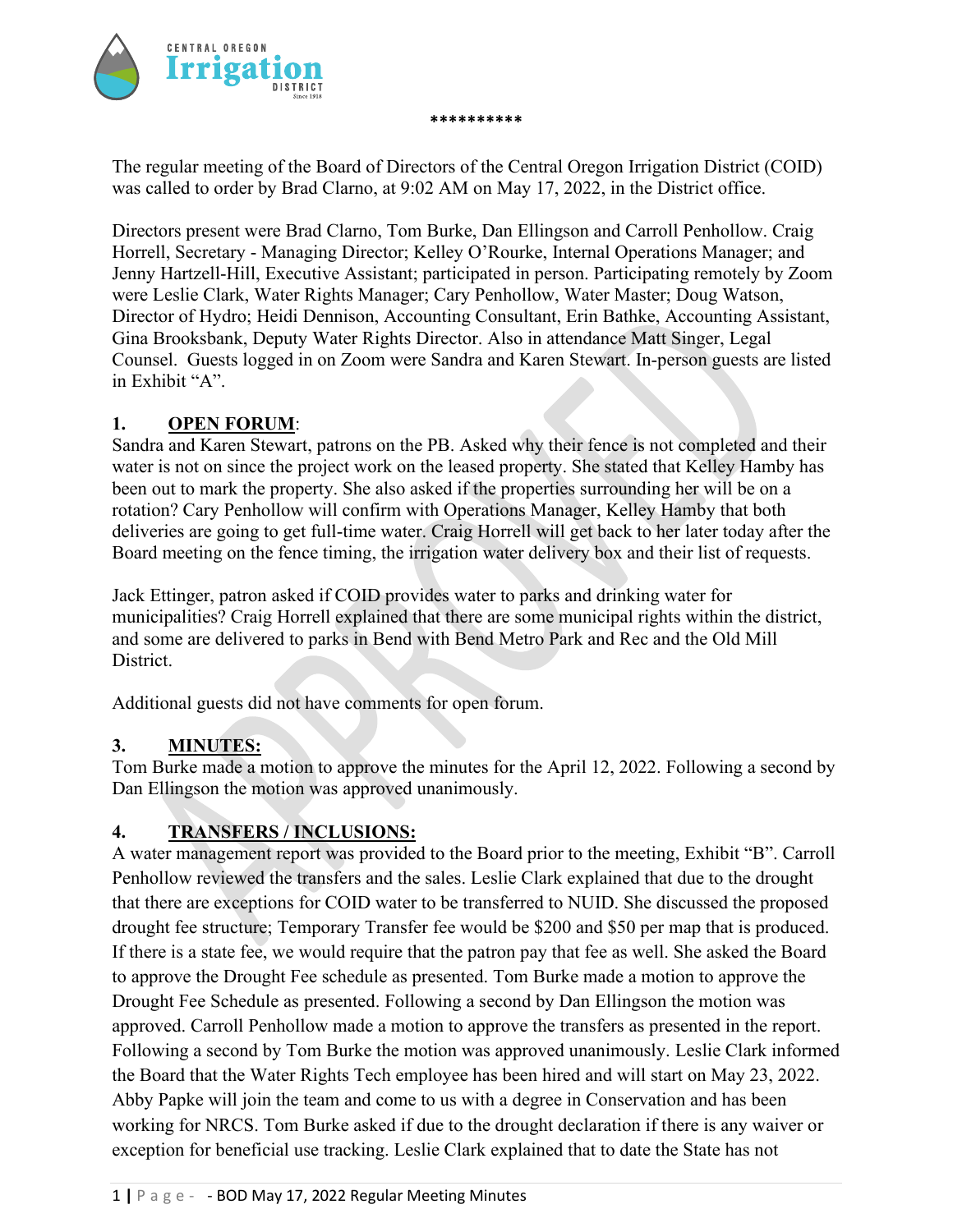allowed any exceptions due to drought. Staff is educating patrons and encouraging those with issues to get the areas of concern greened up and documented earlier than later.

# **5. REPORTS:**

A. Watermaster Report –

A written report (Exhibit "C") was provided to the Board prior to the meeting. Cary Penhollow updated the Board on current levels at Crane Prairie. The current snowpack numbers are not giving a correct depiction of what can be forecasted for the water season because of density and timing. It may help with the length of time we can operate at 100% before we have to start curtailing.

B. Operations and Maintenance Report –

Kelley Hamby joined the meeting to present photos from the breach of the PB canal that occurred in April. He complemented the field staff on the repair job that they did. The County Road Department was available and helped deliver the gravel and clay to facilitate with the repair. It took 5 days to make the repair complete. A video taken by a drone was shown to the Board of the breach flooding area. He then presented the repairs that had to be made on the wing walls at the new pipe inlet at the piping project. He also explained that there have been issues with the cone valve at the pipe as well. It is temporarily fixed, and the manufacture of the cone valve is flying a team out this week to replace the valve. He also showed pictures of the I lateral piping area that has had some seepage that we are still working on repairing. Kelley is also working on a homeless camp removal today, so he left the meeting following his report.

C. Hydro Report -

A written report (Exhibit "D") was provided to the Board prior to the meeting. Doug Watson updated the Board that all three turbines are operating. He is still working with PPL on their breach of contract with the SPP. We will involve Legal Counsel as necessary.

D. Internal Operations & Communications-

A written report (Exhibit "E") was provided to the Board prior to the meeting. Kelley O'Rourke updated the Board on internal operations and staffing. Spencer Stauffer is transferring to Land Use. Michael Ingram has filled the Maintenance Position. Abby Papke has been hired to fill the Water Right Technician position. Derek Bruce is leaving COID at the end of this week so we will be hiring for a patrolman position. Also, Bob Schinkel is working part-time for us and helping with maintenance and additional help with the new patrolmen. Communications, Craig Horrell updated the Board on messaging and discussions he has had while in D.C. last week. Combine communications with NUID regarding the drought topic and HCP and emphasized that we need to have a plan.

- E. Finance The written report (Exhibit "F") was provided to the Board prior to the meeting.
- F. Manage Report-Craig Horrell went to DC last week and was able to meet with NRCS and discuss the project completion and the new projects. He met with Senator and House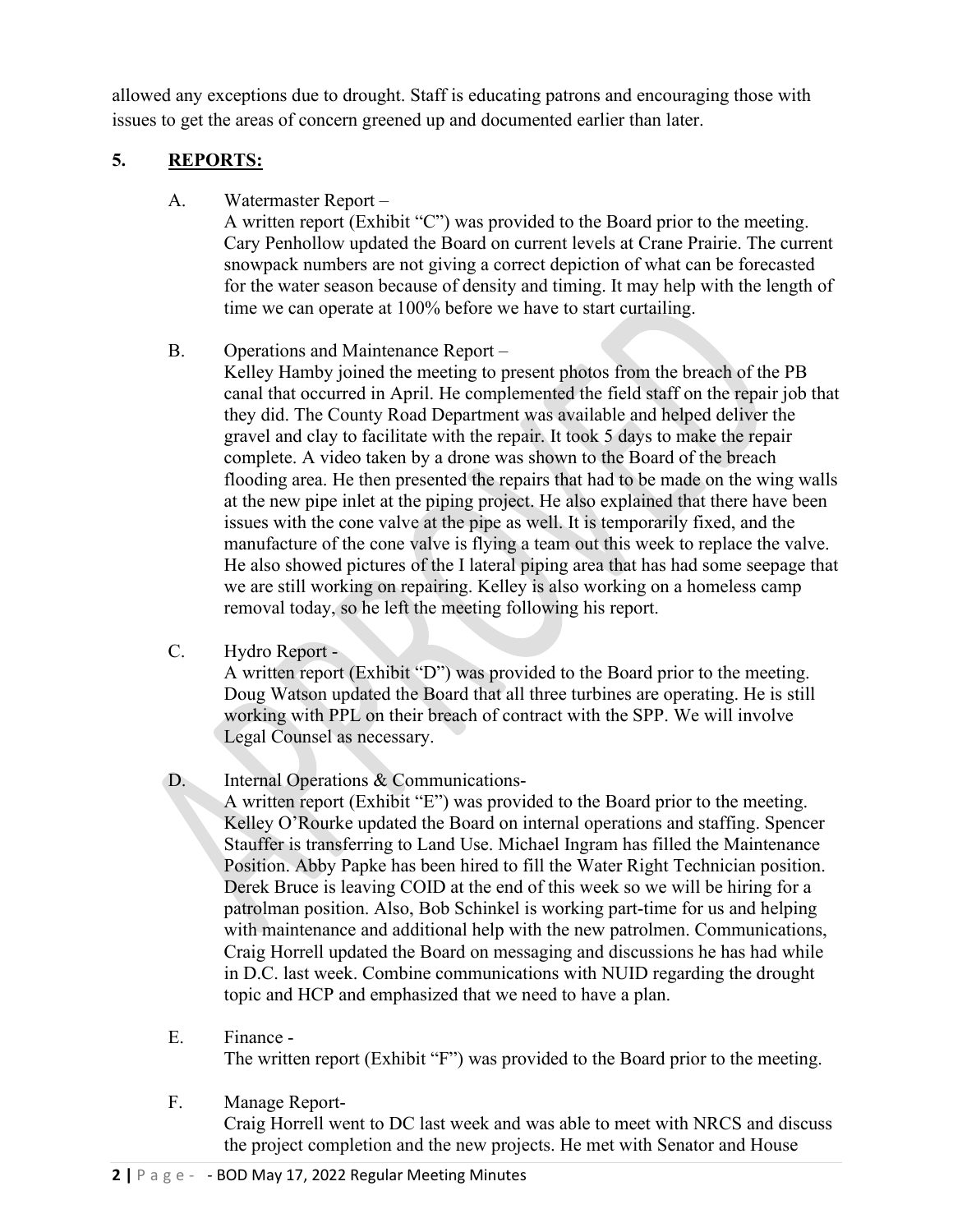teams. He also participated in the NWRA conference. He met a lot on HCP and Perfect Balance issues. He had 13 meetings in 3 days. Next scheduled trip is in September.

## **6. BILLINGS & PAYROLL:**

Tom Burke made a motion to approve the Billings and Payroll as presented. Following a second by Carroll Penhollow the motion was approved unanimously.

# **7. OLD BUSINESS:**

#### • **Merkley PL 566**

Craig Horrell updated the Board on his meeting with Merkley, He is very impressed with our project and that it is complete. He will keep working on getting us more money for future projects.

## • **Business Oregon Loan – Update**

Craig Horrell informed the Board that the Lottery Bonds have been sold and we should get the funds in the next month or so.

## • **WIN Program Update**

The DBBC approved using funds for purchase of updating our software to replace the existing WIN program. Next step is having OWRD approve us using the funds for that purchase.

# **7. NEW BUSINESS:**

#### • **Deschutes River Conservancy Partnership**

Brad Clarno met with Kate Fitzpatrick with the DRC on how to strengthen our partnership with them. Suggested having two of our Board members meet with a few of their Board members to discuss how to strengthen the partnership moving forward with joint projects. Board discussion followed. The meeting can be here at COID in the near future.

#### **8. BOARD COMMENTS:**

Dan Ellingson said he is happy about the meeting today and felt it was very productive.

Brad Clarno complemented staff on how well they have worked though all of the season start-up challenges.

At 11:03 a.m. the Board recessed the General Session and asked the Board to convene into Executive Session per:

- ORS 192.660(2)(e) to conduct deliberations with persons designated by the governing body to negotiate real property transactions.
- ORS 192.660(2)(h) to consult with counsel concerning the legal rights and duties of a public body with regards to current litigation or litigation likely to be filed.

The executive session recessed and returned to general session at 12:30 a.m.